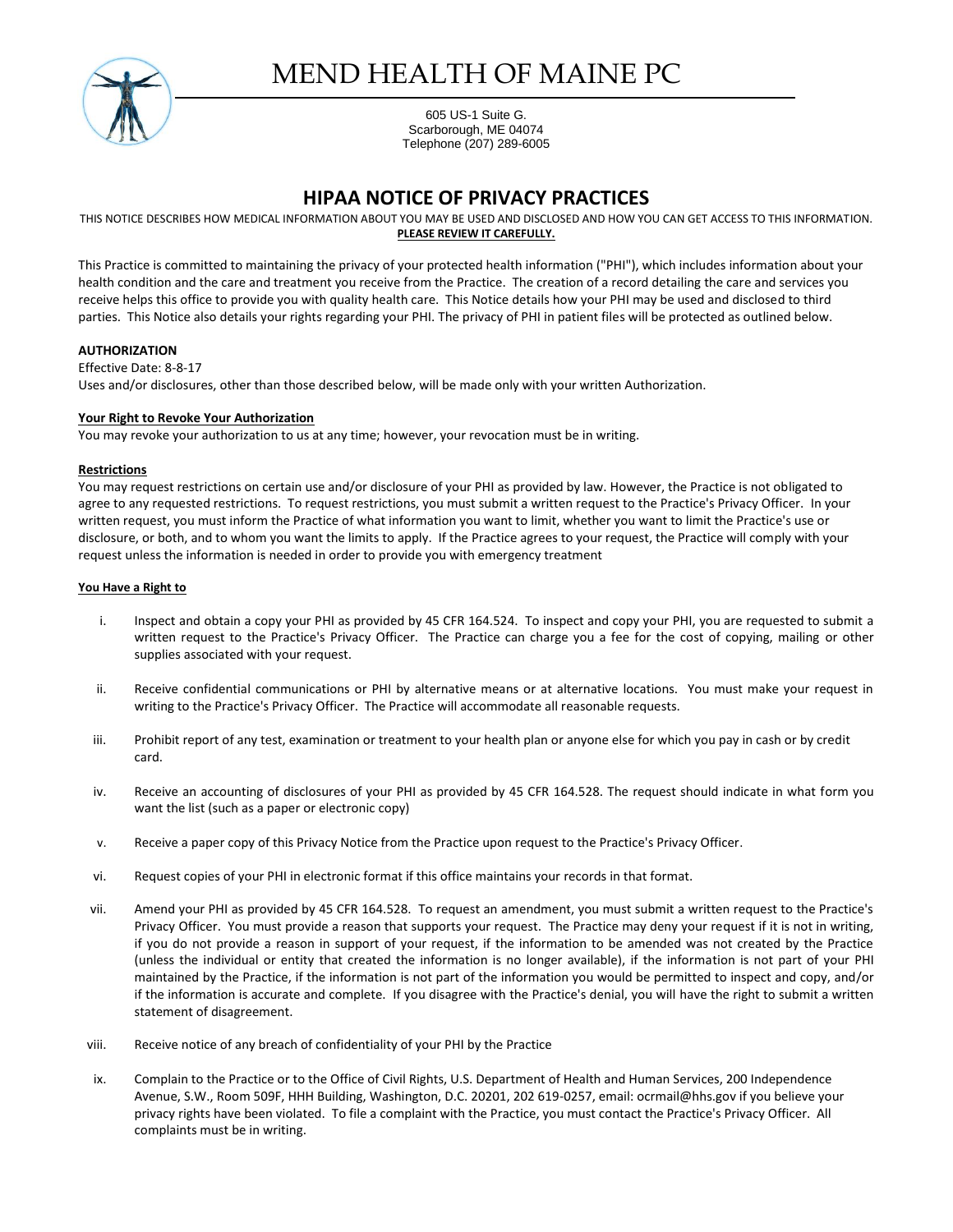

# MEND HEALTH OF MAINE PC

605 US-1 Suite G. Scarborough, ME 04074 Telephone (207) 289-6005

The Practice may use and/or disclose your PHI for the purposes of:

**Treatment** - In order to provide you with the health care you require, the Practice will provide your PHI to those health care professionals, whether on the Practice's staff or not, directly involved in your care so that they may understand your health condition and needs.

**Payment** - In order to get paid for services provided to you, the Practice will provide your PHI, directly or through a billing service, to appropriate third party payers, pursuant to their billing and payment requirements.

**Health Care Operations** - In order for the Practice to operate in accordance with applicable law and insurance requirements and in order for the Practice to continue to provide quality and efficient care, it may be necessary for the Practice to compile, use and/or disclose your PHI. We may also share medical information about you with the other health care providers, health care clearinghouses and health plans that participate with us in "organized health care arrangements" (OHCAs) for any of the OHCAs' health care operations. OHCAs include hospitals, physician organizations, health plans, and other entities which collectively provide health care services. A listing of the OHCAs we participate in is available from the Privacy Official.

**Workers' Compensation** - We may disclose your health information as necessary to comply with workers' compensation laws. For example, to the extent your care is covered by workers' compensation, we will make periodic reports to your employer about your condition. We are also required by law to report cases of occupational injury or occupational illness to the employer or workers' compensation insurer.

### **Appointment Reminders**

- a) Your health care provider or a staff member may disclose your health information to contact you to provide appointment reminders. If you are not at home to receive an appointment reminder, a message will be left on your answering machine, voice mail, text, or with the person who answers the call.
- b) You have the right to refuse us authorization to contact you to provide appointment reminders. If you refuse us authorization, it will not affect the treatment we provide to you.

#### **Family/Friends**

The Practice may disclose to your family member, other relative, a close personal friend, or any other person identified by you, your PHI directly relevant to such person's involvement with your care or the payment for your care unless you direct the Practice to the contrary. The Practice may also use or disclose your PHI to notify or assist in the notification (including identifying or locating) a family member, a personal representative, or another person responsible for your care, of your location, general condition or mortality. However, in both cases, the following conditions will apply:

(a) If you are present at or prior to the use or disclosure of your PHI, the Practice may use or disclose your PHI if you agree, or if the Practice can reasonably infer from the circumstances, based on the exercise of its professional judgment that you do not object to the use or disclosure.

(b) If you are not present, the Practice will, in the exercise of professional judgment, determine whether the use or disclosure is in your best interests and, if so, disclose only the PHI that is directly relevant to the person's involvement with your care.

#### **NON-AUTHORIZED CONSENT**

The Practice may use and/or disclose your PHI, without a written Consent from you, in the following additional instances:

(a) De-identified Information - Information that does not identify you and, even without your name, cannot be used to identify you.

(b) Business Associate - To a business associate if the Practice obtains satisfactory written assurance, in accordance with applicable law, that the business associate will appropriately safeguard your PHI. A business associate is an entity that assists the Practice in undertaking some essential function, such as a billing company that assists the office in submitting claims for payment to insurance companies or other payers.

(c) Personal Representative - To a person who, under applicable law, has the authority to represent you in making decisions related to your health care.